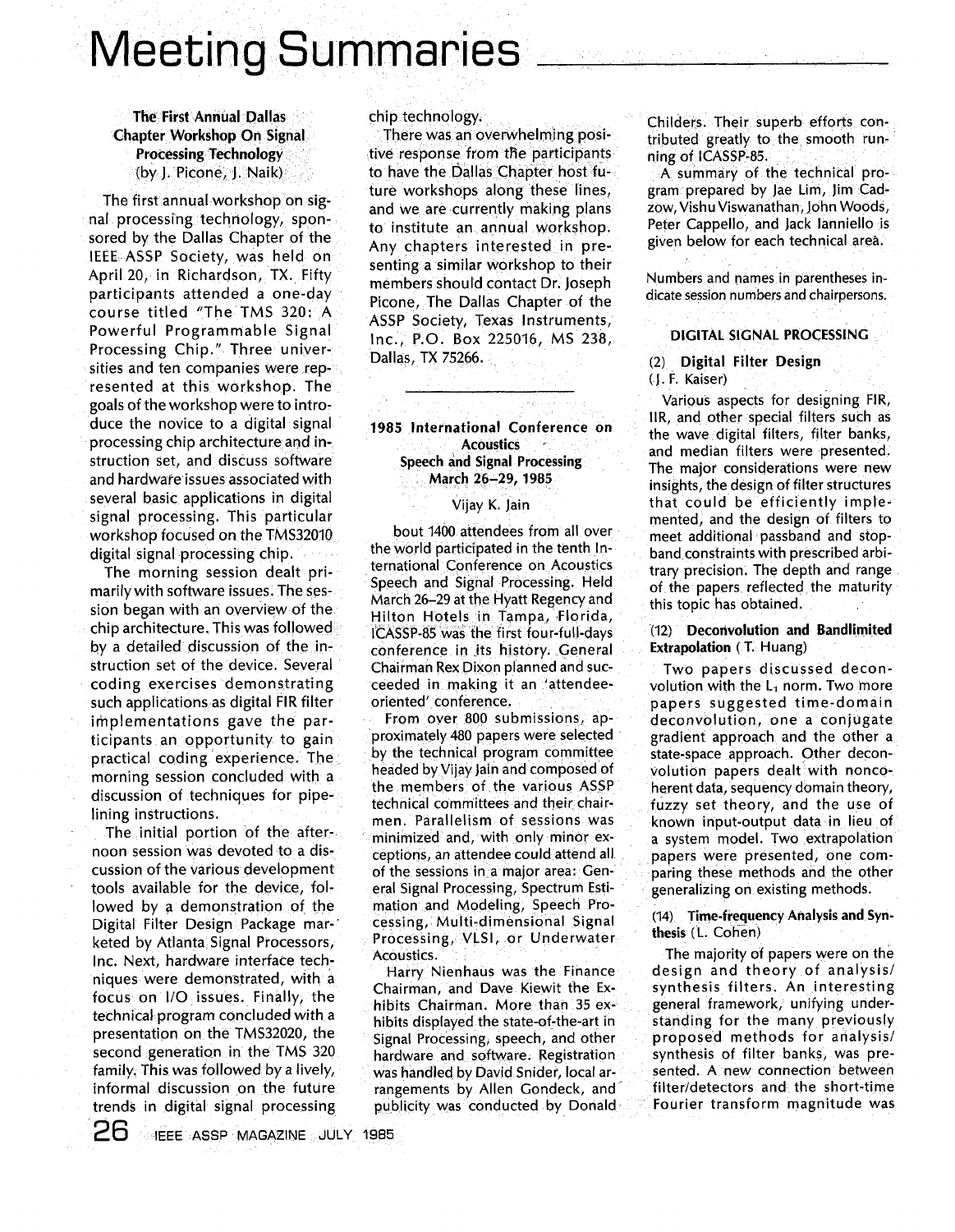shown to provide an understanding and comparison of the spectrogram, the sliding DFT and other such methods.

#### (20) Fast Transforms (S. Burrus)

Efficient architectures/algorithms using prime factors were described for the DFT, the discrete Hartley transform, and the DCT. A family of radix-2 decimation-in-frequency algorithms were discussed for the DCT and the DST. Also discussed the implementation of "split-radix" length-2" DFT algorithms, a realizable lower bound on the number of real multiplications required for a length-2" complex DFT, and reductions in the arithmetic complexity of fast finite field algorithms.

#### (30) Adaptive Filtering **I (B.** Widrow)

A new method for stabilizing the fast RLS algorithm, and an efficient step size adaptation technique were presented. Several. papers addressed the convergence and noise capture properties of the constant modulus algorithm. Aspects of lattice structure adaptive filters were also discussed.

#### (32) Adaptive Filtering **II**

(M: Bellanger)

Parallel algorithms were presented for multiplication and inversion of Toeplitz matrices, and the solution of Toeplitz systems from an implementation point of view. An efficient block processing Fast Transversal filter was described. The Echo cancellation and line equalization problems were used as two typical applications for refined adaptive algorithms. A particular structure was shown and demonstrated to be quite efficient for noise cancelling. Also, the potential advantage in using Differentially Coded Signals was underlined. A unifying approach of adaptive systems as optimal processors was also discussed.

# (42) Signal Processing Hardware and Software **(F.** Mintzer)

Many of the papers involved application of the commercially available general-purpose DSP chips. There were papers both on configuringhigh-performance' systems, and on managing them in software. Multiprocessor architectures included a single instruction', multiple data architecture, a 100-280 MFLOPS parallel processing system, and a 10.4 COPS

system. The session was testimony to the fact that we may be entering an era where hardware is not the limiting ing applications. consideration even in video process-

# (44) Quantization and Nonlinear Systems ('L. Jackson)

Several trends were evident. The factored state-variable representation provides an analytic approach to represent and generate new filter structures. The idea for system theory of "balanced" state-space realization was shown to lead to low-noise and low-sensitivity structures. In addition, there was continuing interest in quantization effects in adaptive filter algorithms.

#### SPECTRUM ESTIMATION AND MODELING

(3) Spectrum Analysis (].A. Cadzow)

Three papers discussed adaptive versions of Pisorenko's harmonic retrieval method. One paper extended the so-called MLM to cross-spectrum analysis, while another extended the Gershberg-Populis algorithm to spectrum analysis of time series with missing data. A paper suggested a class of data windows based on B-splines, and one presented asymptotic statistics on estimates of an AR(1) process. Two other papers considered minimum-energy extension of a limited autocorrelation sequence and a multichannel AR technique for single channel data.

#### (9) Parameter Estimation (D. W. Tufts)

The lead paper presented the strong points and limitations of the use of the L,-norm in parametric spectral analysis. An interesting paper presented the use of branch-andbound techniques for the solution of nonlinear least-squares problems. The problem of approximations to eigenvectors and eigenvalues was also addressed in this session. Another interesting paper discussed an approximate factorization for unfactorable spectral. models. Other papers addressed the generation of ARMA auto and cross covariance sequences and the detection of signals using AR models.

#### **(17)** Estimation and Performance (L. Marple)

Three papers in spectral estimation dealt with the potential loss in spec-- tral accuracy when using sample covariances, classification of narrowband signals, and sensitivity analysis of an SVD approach for estimating sinusoids. Next, signal subspace approach to the angle-of-arrival problem for wideband sources, and in the presence of sensor errors, was discussed in separate papers. New results in multivariate AR models and in detecting non-stationarities in an AR process were presented. In the last two papers AR modeling in the presence of additive noise, and the use of Bayes' recursion formula when noise is non-Gaussian were discussed.

# (21) Multi-channel and Multidimensional Spectral Analysis (R. Yarlagadda)

The lead paper presented a simple sufficient condition for extendibility and its application to 2-D spectrum estimation. The second paper presented a 2-D Prony method where the frequencies are obtained by computing the eigenvalues of a tridiagonal 'matrix. A multichannel AR spectrum estimation method was then discussed and shown to be optimum in the reflection coefficient domain. Derivation of simultaneous confidence bands for a class of **2-D** noncausal 'parametric spectral estimates was also addressed; Other papers discussed the performance of frequency-wavenumber spectral estimators in a case of smooth, broad spectra, and universal characterization of m-d maximum entropy covariances.

# (27) Modeling **of** Time-Varying Signals ("S. Kay)

Several papers dealt with the properties and applications of the Wigner-Ville distribution: its optimality for detection, its expansion into a singular system framework, and application to signal synthesis; also discussed was a band-selectable (or zoom) discrete Wigner distribution. Other. papers dealt with innovations on bilinear signal representation, generalized ambiguity function, and stable time-varying models through log-area ratios.

#### SPEECH PROCESSING

(2) Isolated Word Recognition **I** (B.T. Lowerre)

Four papers dealt with application of hidden Markov models for recognition and training. Three papers

JULY **1985** IEEE ASSP MAGAZINE **<sup>d</sup>**/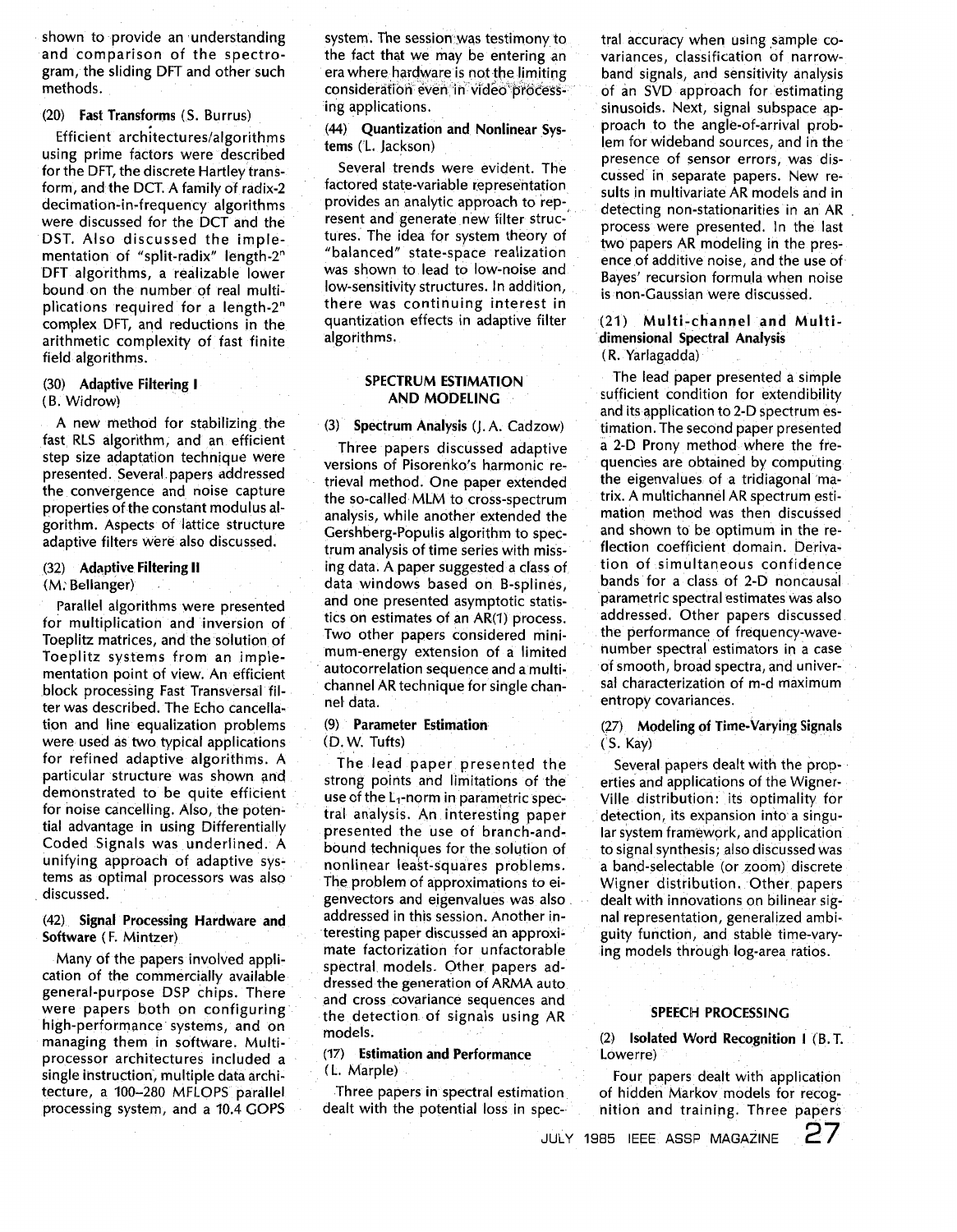dealt with speaker-independent recognition by means of phonetic segmentation, instead of using dynamic programming for time alignment. One paper was on a study of different distortion measures. There was also a paper on an isolated word recognition approach that used matrix quantization.

## (7) Narrowband Speech Coding  $(B. S. Atal)$

The lead paper presented a 300 bit/s segment vocoder that reconstructs its output by concatenating stored segments of speech waveform after appropriate time and pitch scaling. Of the remaining papers presented, two use the line spectrum pairs representation of LPC; three use vector quantization; three use the approach of multipulse-excited LPC; and one uses Markov-Huffman encoding of LPC parameters.

#### (11) Speaker Recognition and Pitch Extraction (C. L. Wayne)

In the speaker recognition area, one paper dealt with text-independent identification over telephone channels, one with recognition using vocoded speech, two with vector quantization approach, and one with a prototype access control system. In the pitch extraction area, two papers compared the performance of various algorithms; one presented a real-time implementation; and one presented a robust algorithm for noisy speech. There was also one paper on cochlear prosthesis, one on the effect of speech level on intellegibility testing, and one on objective measures of speech quality.

# (13) Speech Analysis and Reconstruction (S. Seneff)

For multipulse LPC, one paper presented a frequency-domain formulation and another presented a new all-pole modeling method. Two approaches were presented for timescale modification of speech: one based on a sinusoidal representation of speech and the other involving a new overlap-and-add procedure; the first approach also facilitates frequency scaling and pitch scaling. The remaining papers proposed different analysis/synthesis approaches: robust LPC analysis of noisy speech; LPC analysis using the  $L_1$  norm; Fourier-Bessel representation of speech; time-dependent all-pole modeling; perceptually based spectrum estimation; and a generalized excitation model that allows each harmonic to be voiced or unvoiced.

# (35) Topics in Estimation and Radar (W. F. Gabriel)

The lead paper discussed the prediction problem of a stochastic signal when constraints are imposed on the filter's impulse response. The second paper presented a new method for computing the magnitude squared coherence by estimating the parameters of a rational model. An AR modelorder selection criterion was then addressed via significant reflection coefficients. Another interesting paper discussed an extrapolation algorithm based on a minmax criterion. Other papers addressed the use of AR models for bispectrum estimation and the polar-to-Cartesian interpolation problem.

# (39) System Identification (B. Friedlander)

Bounding the response envelope of linear systems with bandlimited inputs was considered. Three papers presented work on identification algorithms: lattice recursions for the instrumental variable algorithm; a two-stage predictor applied to ARMA processes; and efficient linear phase system identification. Eigenstructures were analyzed in two papers: a statistical analysis of the SVD approach to determining effective rank; and a computation of the expected resolving power of the MUSIC algorithm for finite data. Another paper analyzed the effects of misestimation of the support bandwidth on the bandlimited extrapolation problem.

#### (19) Speech Enhancement and Synthesis (M. M. Sondhi)

The six speech enhancement papers dealt with different ways of combatting noise and interference, including speech transduction with multiple sensors, adaptive noise cancelling, robust all-pole modeling, and steering of microphone arrays to seek and track active talkers. Four of the five synthesis papers discussed synthesis by rule in terms of different sound units (diphones and demisyllables) and in terms of different representations (formant synthesizer, multipulse LPC, and articulatory model). The fifth paper treated the problem of converting the speech of one speaker to sound like that of another.

(23) Isolated Word Recognition II (G. E. Kopec)

Speaker-independent and speakertrained systems, both small and large vocabularies, and both clean and noisy speech, were addressed. Four papers were explicitly concerned with performance evaluation, and discussed either large-scale experiments testing a particular system or general approaches to predicting performance. One particularly thorough evaluation of a system for telephone speech recognition involved about 2000 talkers. Three papers directly addressed the problem of large vocabulary recognition. Notable among these was a workstation-based realtime implementation of the IBM 5000word office correspondence system.

# (25) Mediumband Speech Coding I (M. Berouti)

Papers presented spanned bit rates from 4.8 kbits/s to 16 kbits/s. The first two papers presented coding methods that use the stochastic excitation model. Of the remaining papers, one presented a sinusoidal representation of speech; five discussed different computational approaches to multipulse-excited LPC; and two dealt with baseband coders.

# (29) Vocal Tract and Speech Analysis (D. G. Childers)

Three papers examined the glottal source and presented methods for various measurements. Two papers dealt with vocal tract shape estimation from acoustic measurements. Another paper described a new articulatory model for speech production. Nine papers were presented on speech analysis, covering various topics including modeling of speech processing in the auditory periphery, cubic spline modeling of speech spectra, a new form of Kalman estimator, a recursive method for estimating excitation pulses, and formant analysis in helium speech.

# (31) Continuous Speech Recognition (M. Pichney)

Papers were presented giving results for small vocabulary continuous speech recognition tasks. Most papers were interested in actual speech recognition, with a couple of papers on segmentation and one on keyword recognition. Most papers presented improvements to network-based rec-

28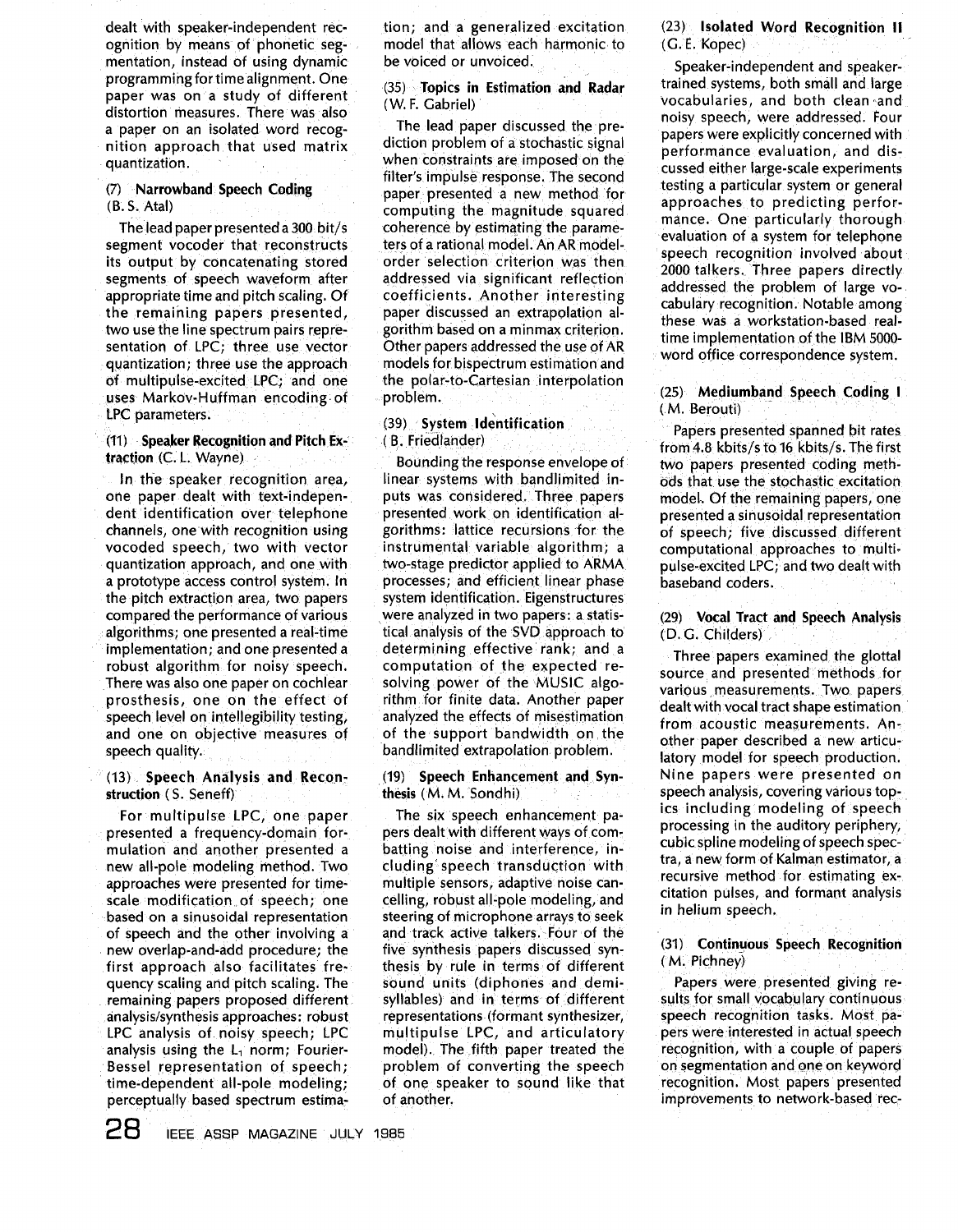ognition methods: DP matching or Markov modeling, with one paper presenting an expert system approach. Two of the papers presented speaker-independent results, with the rest giving speaker-dependent results.

#### **(37)** Speech Processing Hardware Implementation (1. I. Wolf)

Programmability was shown to be of major importance in all implementations presented in this session. A programmable signal processor was the vehicle of implementation of a voice messaging system, a **32** kbit/s ADPCM/PCM transcoder, a silencedetecting subband coder, and an LPCbased speech recognition feature measurement chip. Several signal processors were used in a real-time implementation of the new CCITT **32** kbit/s ADPCM standard, an archi-, tecture for real-time vector quantization of speech, and an architecture for speech recognition data flow machines. There was also a paper describing a multiple (100) microprocessor parallel architecture for speech recognition.

#### MULTIDIMENSIONAL SIGNAL PROCESSING

# **(4)** Single-frame Image Coding

# (1. Biemond)

The first three papers covered a predictive approach for hierarchical line encoding, an ordering predictive coding method, and a hybrid image encoding technique, respectively. The next three papers on vector quantization elicited a lot of questions from the attendees. A fast matrix quantizer was then presented which attempts to incorporate a model for the human visual system. This was followed by an AT-based tree encoding procedure with reduced computational complexity, and a simple hybrid image encoding technique which preserves edge information.

#### **(IO)** Image Sequence Coding (B; *G.* Haskell)

Most of the papers in the Image Sequence Coding session dealt with some aspect of motion compensated interframe prediction algorithms for full motion video. The prediction error is then coded and transmitted using various intraframe coding methods, which also try to adapt to the amount of motion in the scene. Videotapes were shown of video scenes coded at **50** kbs and **256** kbs. Quality was reasonably good as long as the speed of motion was not excessive.

# (18) Image Estimation and Restoration (R. W. Schafer)

A group of three papers was concerned with nonlinear smoothing filters which preserve edges. Two papers were concerned with reconstruction from projections and holograms. In the image restoration and enhancement area, two papers described new methods of estimating the blurring psf. Two papers were presented on Kalman filtering approaches to noise-smoothing and deblurring. Two papers were presented on iterative techniques with new constraints. Two papers dealt with the use of optimization methods in image restoration. Finally a multiband leastsquares technique was presented for image enhancement.

# **(24)** Feature Extraction, Segmentation, and Scene Analysis **(J.** T. Tou)

Fifteen high quality papers were given in this session covering new approaches to feature extraction, image segmentation, object detection, motion analysis, **3-D** object representation and shape estimation, and a knowledge-based systems approach to image processing. The papers reflected the advances in this subject matter.

# **(28)** Reconstruction and Computerized Tomography ( M. Hayes)

Reconstruction from zero (threshold) crossings, and incorporation of moment bounds on the image into the iterative POCS method were discussed. The stability of the discrete phase retrieval problem was treated. In the fourth paper, a bandlimited signal extrapolation method allowing linear constraints was presented. Papers in computer tomography (CT) included image reconstruction incorporating the conversion of fan beam to parallel beam projections, nearest neighbor and inverse distance interpolation for polar to rectangular conversion in Fourier-domain based CT reconstruction, and application of CT to reconstruct the beating heart.

#### **(34)** Multidimensional Filtering, (1. Woods)

A diverse group of papers was presented on a wide range of problems in multidimensional filter design and application. Included were two papers on the nonlinear median and morphological filters. There were two papers on IIR filter realization, two papers on separating YIQ signals in NTSC encoded images, one paper on lattice-filter models for 2-D random fields, one paper on symmetery in FIR filter design, and one paper on image rotation where filters can be employed to reduce aliasing distortion.

# (40) Image Processing Hardware, and **M-D Transforms**

(R. M. Mersereau)

In the hardware sub-session, papers described an associative memory module for pattern recognition and a pipeline architecture for computing projections of images. A paper presented an architecture for implementing median filters and a highspeed architecture for 2-D recursive filters. The transforms sub-session dealt with a vector radix algorithm for the fast Hartley transform, an implementation for the prime factor DFT on an arbitrary lattice, fast 2-D DCT algorithms based on polynomial transforms; and the computation of Hankel transforms.

# **VLSI FOR SIGNAL PROCESSING**

# (6) VLSI Signal Processors

(G. Edwards)

The papers discussed chips and chip sets that vary in process technology, arithmetic (e.g., fixed-point, floating point, and the residue number system), and target application area. These papers indicate rapid advancement in signal processors.

(8) VLSI Algorithms and Systolic Arrays (S.Y. Kung and J. Hesson)

The papers ranged from bit-level designs to designs based on powerful processors, and addressed issues such as programmability, reconfigurability, synchronization, and methods of specification and transformation.

(26) VLSI for Speech and Image Processing (J. Kumar and A.N. Venetsanopoulis)

The Speech subsession included papers on both recognition and synthesis. The Image subsession included papers on advances in 2-D filtering and image processing control.

#### (36) VLSI Architecture (Paul Toldalagi)

This wide ranging session included papers on architectures that imple-